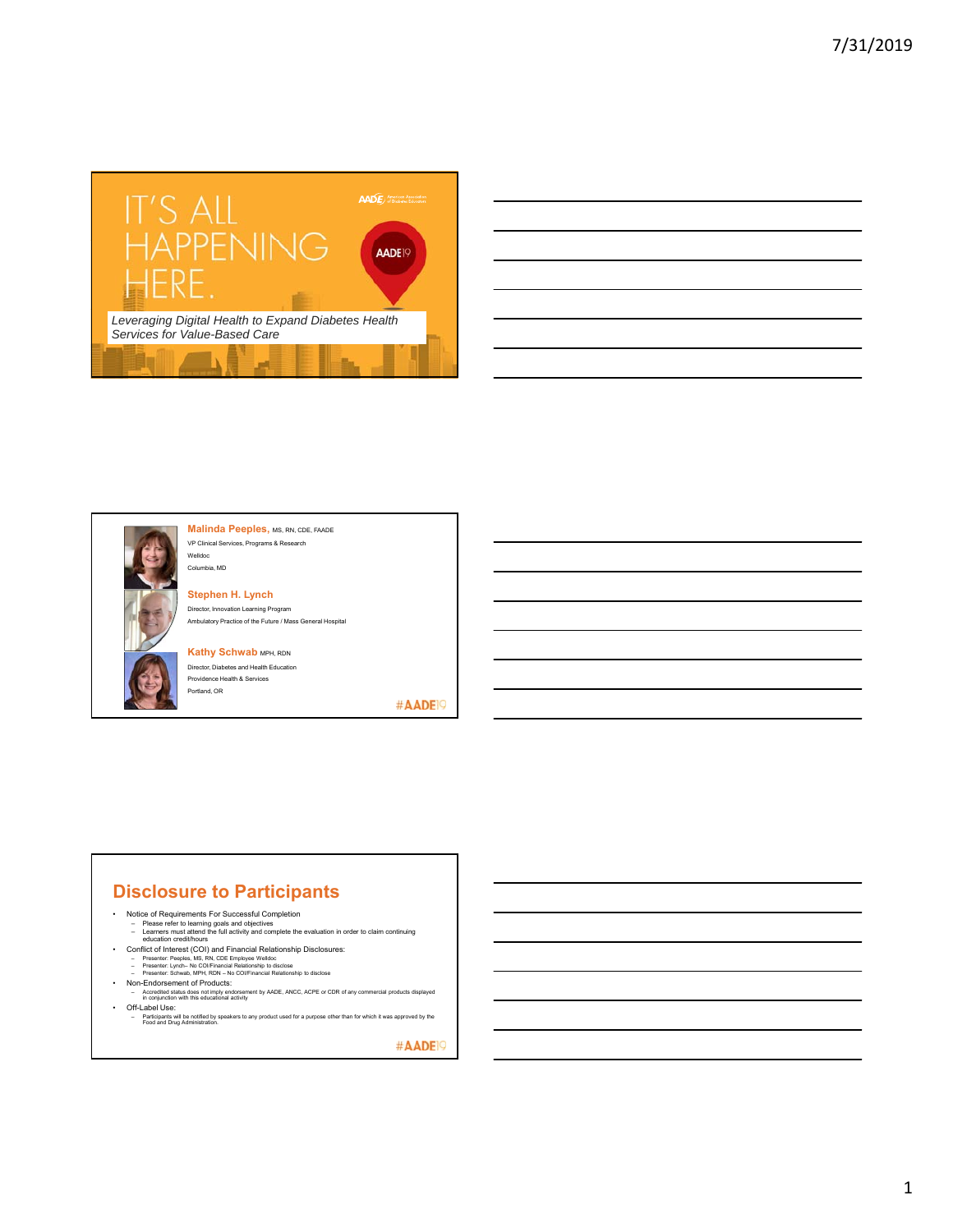## **Learning Objectives**

•

- Describe the digital health landscape
- Outline opportunities for educators in the expanding value-based payment models
- Identify the benefits of technology-enabled diabetes health services





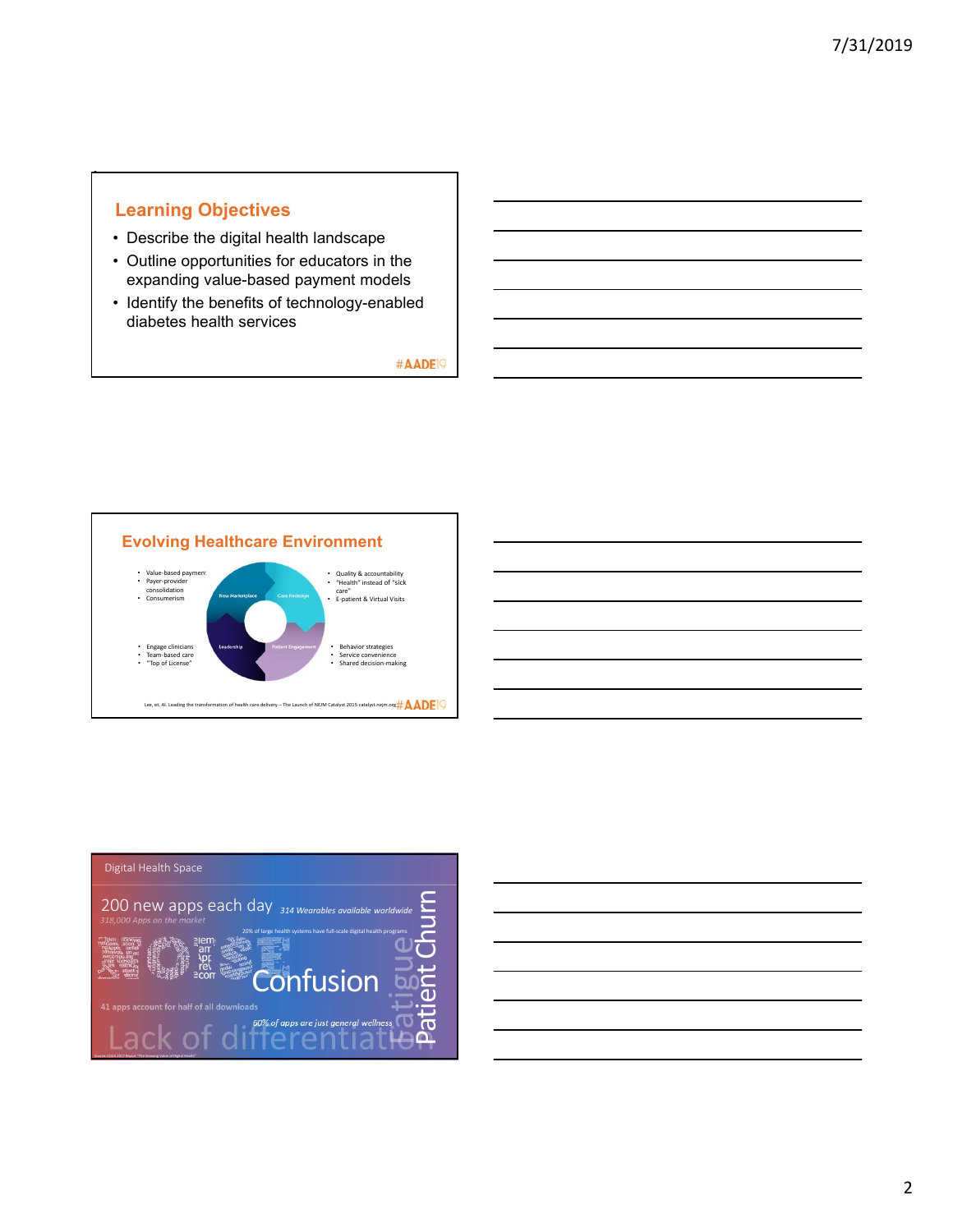

|                                                                                                                        |  |  | ____ |
|------------------------------------------------------------------------------------------------------------------------|--|--|------|
|                                                                                                                        |  |  |      |
|                                                                                                                        |  |  |      |
| <u> 1989 - Johann Stoff, deutscher Stoffen und der Stoffen und der Stoffen und der Stoffen und der Stoffen und der</u> |  |  |      |
|                                                                                                                        |  |  |      |
|                                                                                                                        |  |  |      |





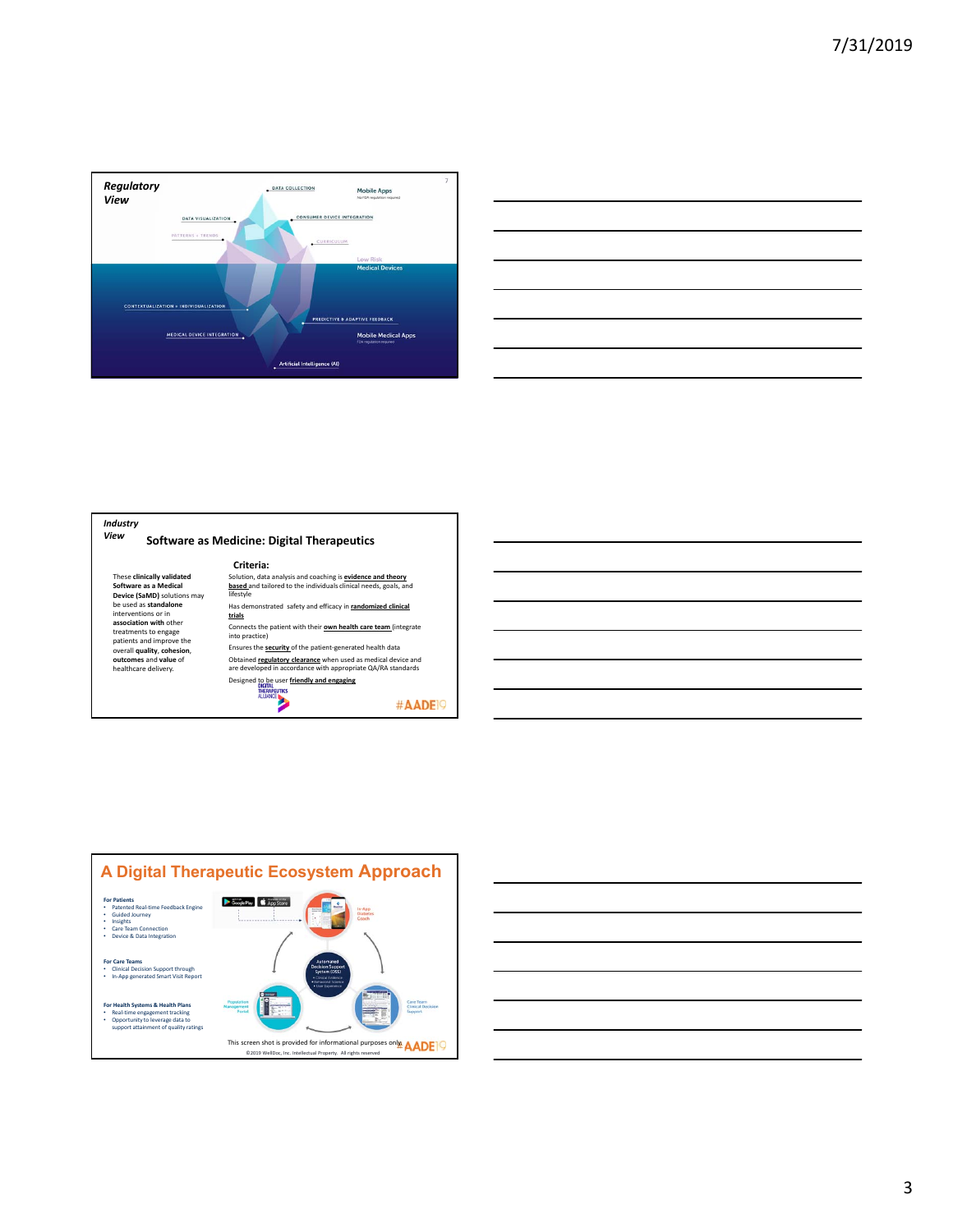









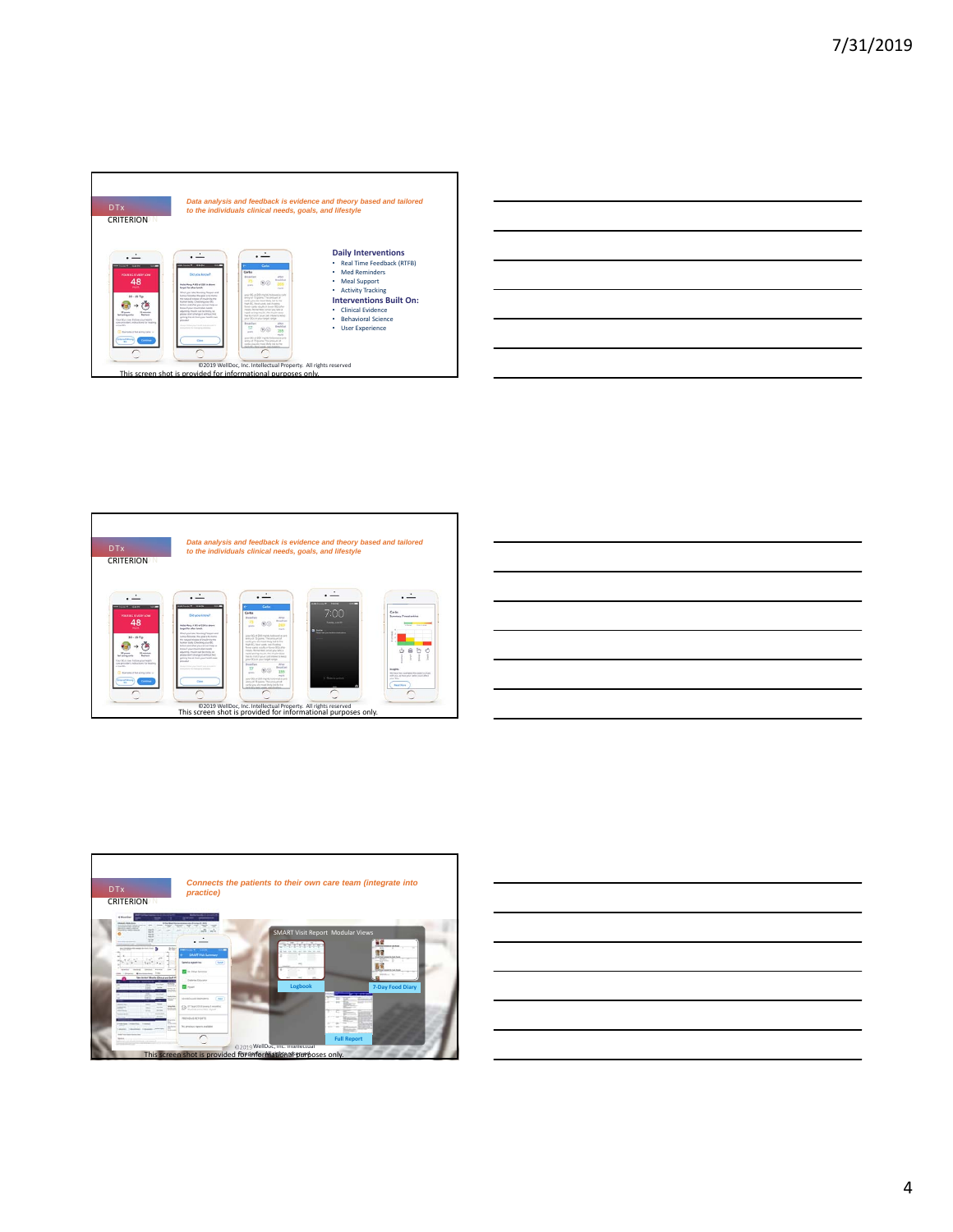## **Digital Health in Primary Care**



# **Kathy Schwab** MPH, RDN<br>Director, Diabetes and Health Education<br>Providence Health & Services Portland, OR

#AADE<sup>19</sup>

## **Value Proposition**

- 41 primary care clinics
- 48% of patients in value-based contracts
- Diabetes registry > 40,000 people
- Triple aim strategy
- 14 FTE diabetes educators

#AADE<sup>19</sup>



### 5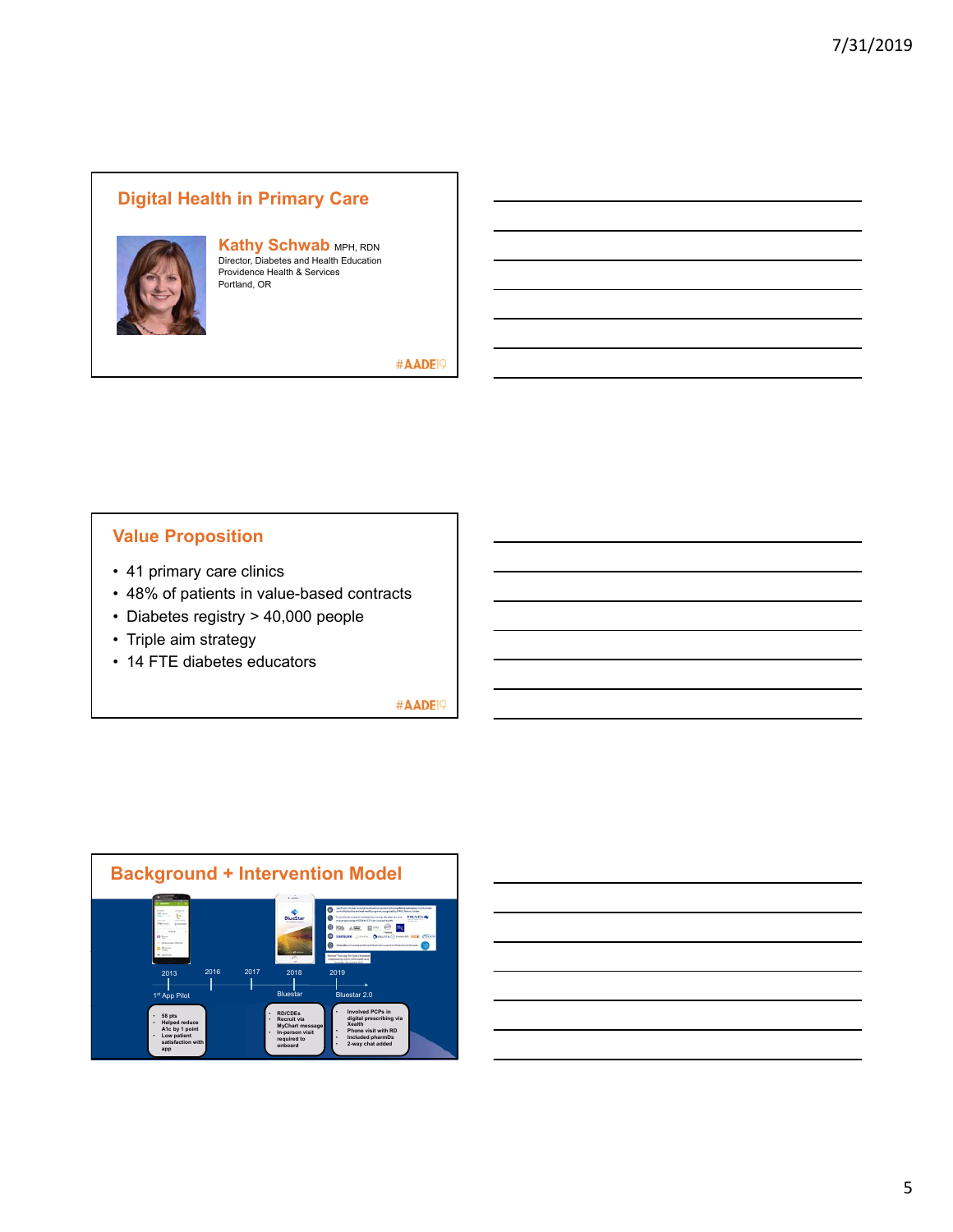| <b>Objective</b>                                        | <b>Measure</b>                       | <b>Target</b>                                       |
|---------------------------------------------------------|--------------------------------------|-----------------------------------------------------|
| Provide an engaging patient<br>experience               | Patient satisfaction                 | NPS > 60%                                           |
| Demonstrate same or better<br>outcomes as current model | A1c                                  | Reduce aggregate A1c by 0.5<br>(for eq. 8.5 to 8.0) |
| Increase pharmacist productivity                        | Time spent on<br>encounter           | Reduce time spent with patients<br>by 5 minutes     |
| Increase RD patient panel                               | Number of patients<br>added to panel | Increase patient panel by 25                        |

| <u> 1989 - Johann John Stone, markin sanadi amerikan bahasa dalam pengaran sebagai pengaran sebagai pengaran seba</u>                                                                                                                |  |     |
|--------------------------------------------------------------------------------------------------------------------------------------------------------------------------------------------------------------------------------------|--|-----|
|                                                                                                                                                                                                                                      |  |     |
| <u>and the company of the company of the company of the company of the company of the company of the company of the company of the company of the company of the company of the company of the company of the company of the com</u> |  |     |
|                                                                                                                                                                                                                                      |  |     |
| __                                                                                                                                                                                                                                   |  |     |
|                                                                                                                                                                                                                                      |  | ___ |
| the contract of the contract of the contract of                                                                                                                                                                                      |  |     |
|                                                                                                                                                                                                                                      |  |     |







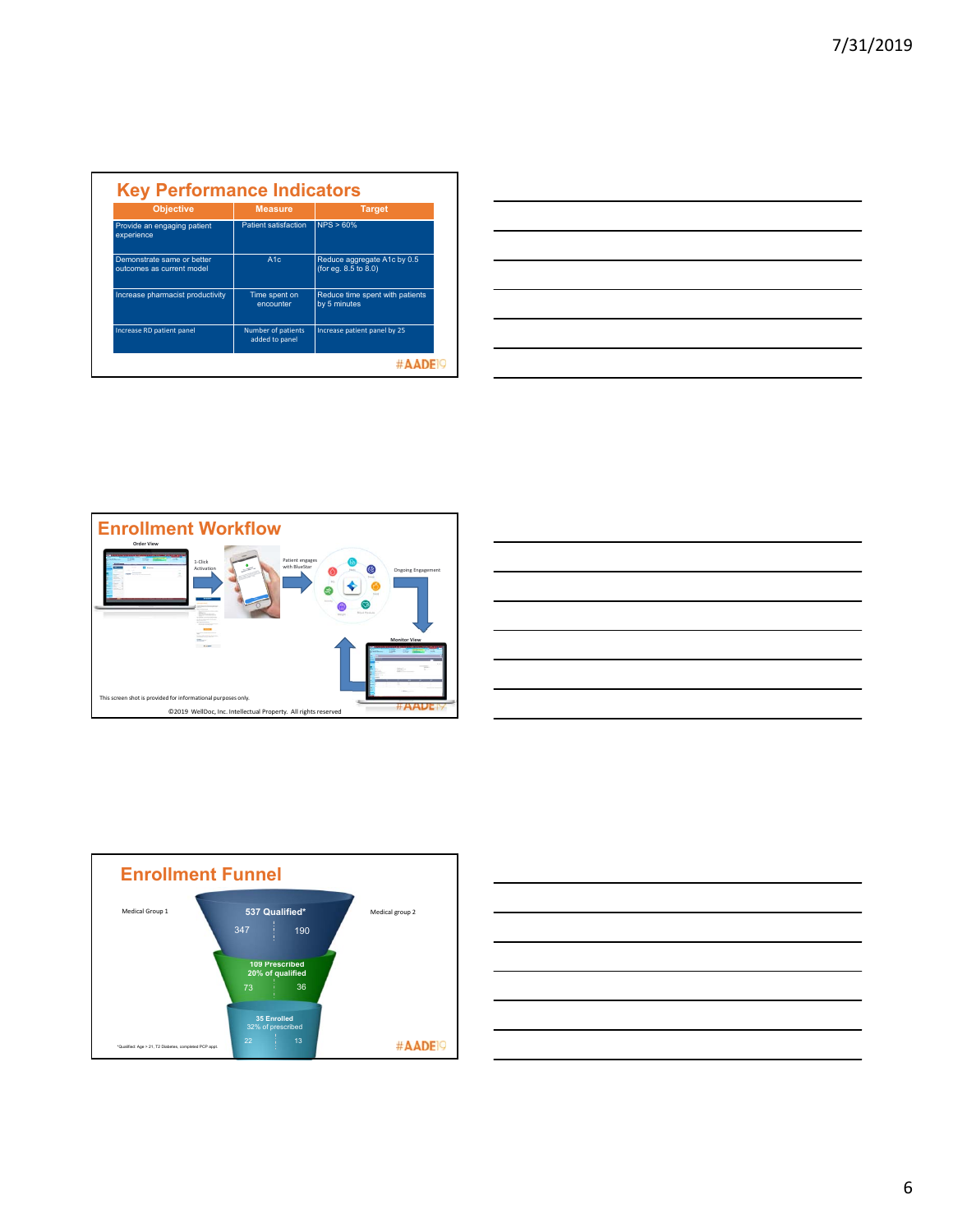

| a series and the series of the series of the series of the series of the series of the series of the series of       |                               |
|----------------------------------------------------------------------------------------------------------------------|-------------------------------|
| <u> Andreas Andreas Andreas Andreas Andreas Andreas Andreas Andreas Andreas Andreas Andreas Andreas Andreas Andr</u> |                               |
|                                                                                                                      | the control of the control of |
| <u> 1999 - Johann John Stone, market fransk kongensation (d. 1989)</u>                                               |                               |
| <u> 1988 - Johann Stoff, amerikansk fotograf (d. 1989)</u>                                                           |                               |
| <u> Alexandro de la contrada de la contrada de la contrada de la contrada de la contrada de la contrada de la co</u> |                               |
|                                                                                                                      |                               |
|                                                                                                                      |                               |

| <b>Objective</b>                                           | <b>Measure</b>                       | <b>Target</b>                                  | <b>Result</b>                                                     | <b>Status</b> |
|------------------------------------------------------------|--------------------------------------|------------------------------------------------|-------------------------------------------------------------------|---------------|
| Provide an engaging<br>patient experience                  | Patient satisfaction                 | Net Promoter Score ><br>60%                    | <b>TRD</b>                                                        |               |
| Demonstrate same or<br>better outcomes as<br>current model | A1c                                  | Reduce aggregate A1c by<br>0.5                 | 1.0 reduction in<br>A1c for enrolled<br>$0.6$ in non-<br>enrolled |               |
| Increase pharmacist<br>productivity                        | Time spent on<br>encounter           | Reduce time spent with<br>patient by 5 minutes | Spent 81 minutes<br>on initial visit vs<br>75 standard            |               |
| Increase RD patient<br>panel                               | Number of patients<br>added to panel | Increase patient panel by<br>25%               | Effect too small to<br>measure                                    |               |

| <u> 1989 - Johann Harry Harry Harry Harry Harry Harry Harry Harry Harry Harry Harry Harry Harry Harry Harry Harry</u>                                                                                                                |  |  |  |
|--------------------------------------------------------------------------------------------------------------------------------------------------------------------------------------------------------------------------------------|--|--|--|
| <u>. In the contract of the contract of the contract of the contract of the contract of the contract of the contract of the contract of the contract of the contract of the contract of the contract of the contract of the cont</u> |  |  |  |
|                                                                                                                                                                                                                                      |  |  |  |
| <u> 1989 - Johann John Stoff, deutscher Stoffen und der Stoffen und der Stoffen und der Stoffen und der Stoffen u</u>                                                                                                                |  |  |  |
|                                                                                                                                                                                                                                      |  |  |  |
| and the control of the control of the control of the control of the control of the control of the control of the                                                                                                                     |  |  |  |
|                                                                                                                                                                                                                                      |  |  |  |
| <b>一个人的人,我们也不能</b> 是一个人的人,我们也不能是一个人的人,我们也不能是一个人的人,我们也不能是一个人的人,我们也不能是一个人的人,我们也不能是一个人的人,我们                                                                                                                                             |  |  |  |

## **Pilot Learnings: Diabetes Technology**

- Multiple technologies involved (Epic, Xealth, BlueStar); challenge to integrate them
- Underestimated the challenge to established clinic workflows/culture
- Transformation is a process; "unexpected learnings" provide value for next iteration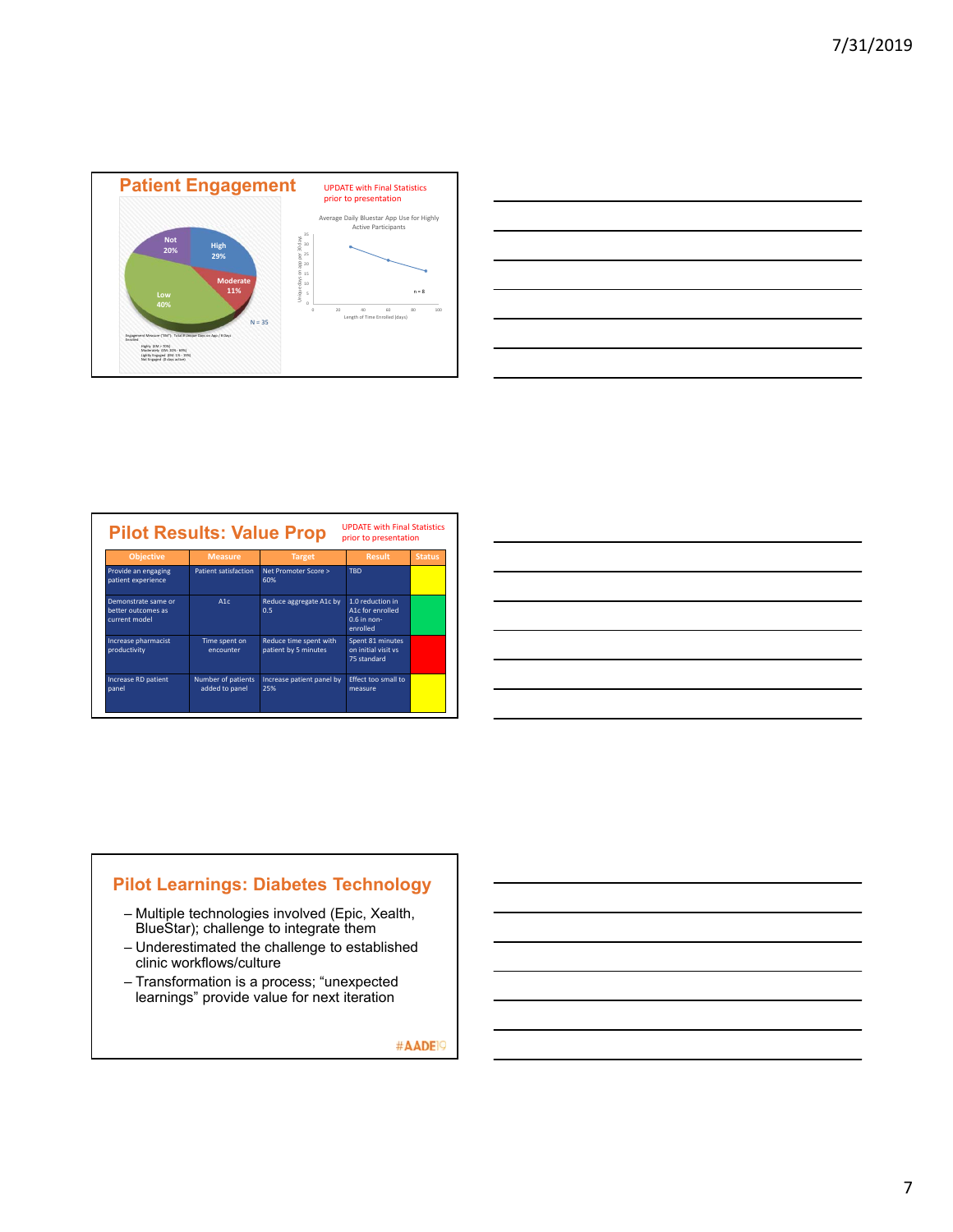### **Pilot Learnings: Role of Educators**

- Educators are experts; understand patient needs/burdens/barriers
- Organizations will listen to good ideas (must learn to speak triple aim)
- Transformation is a process; expect "unexpected learnings"

#AADE<sup>19</sup>

#### **Overview of Digital Health Landscape**

Using a quality improvement approach to transform care teams (Lynch 10 min)

- A. Evolving value-based practices
- B. Workflow to support top of license
- C. Developing a knowledgebase for best practices

#AADE<sup>19</sup>



#### **USING A QUALITY IMPROVEMENT APPROACH TO TRANSFORM CARE**

Director, Innovation Learning Program Ambulatory Practice of the Future / Mass General Hospital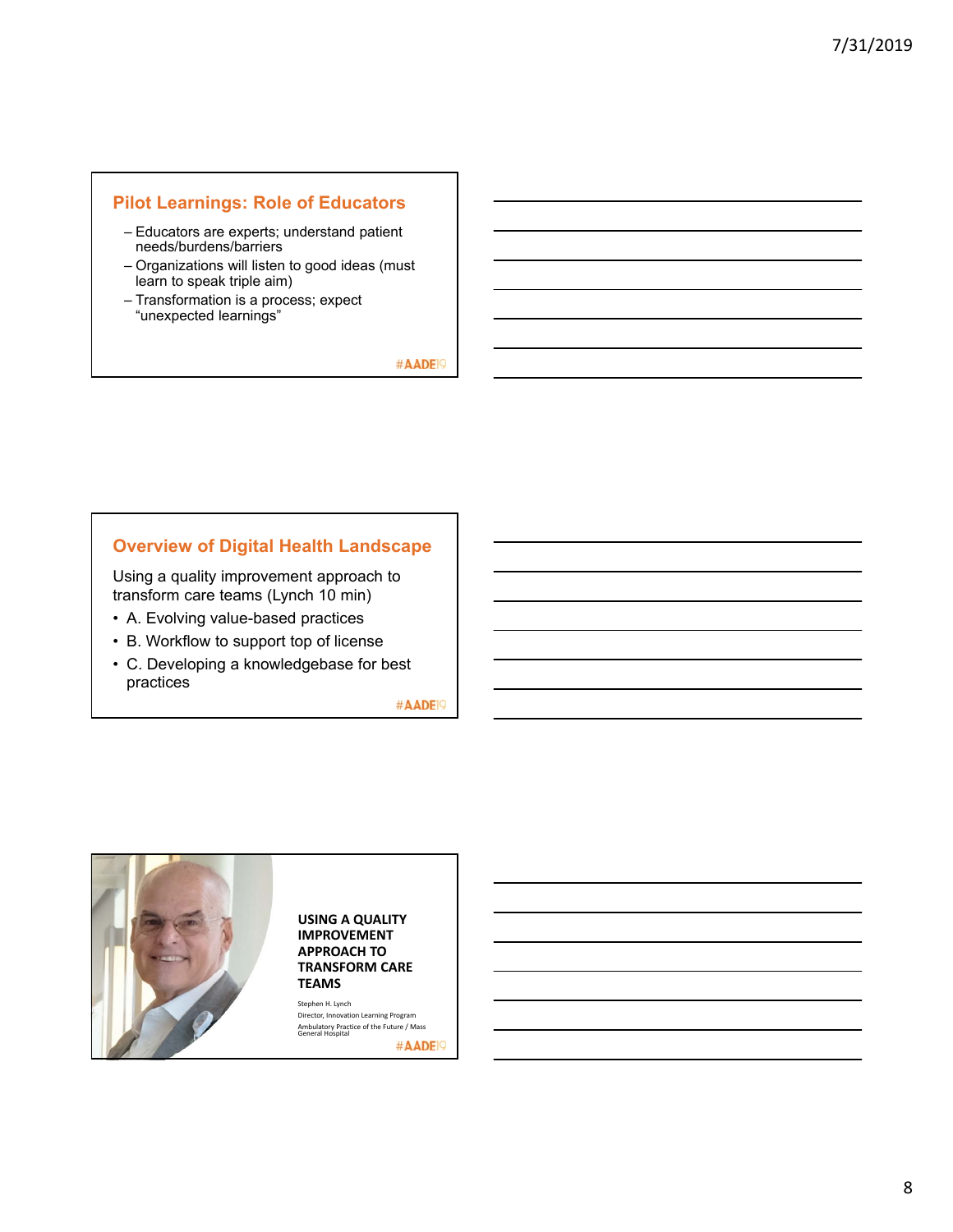